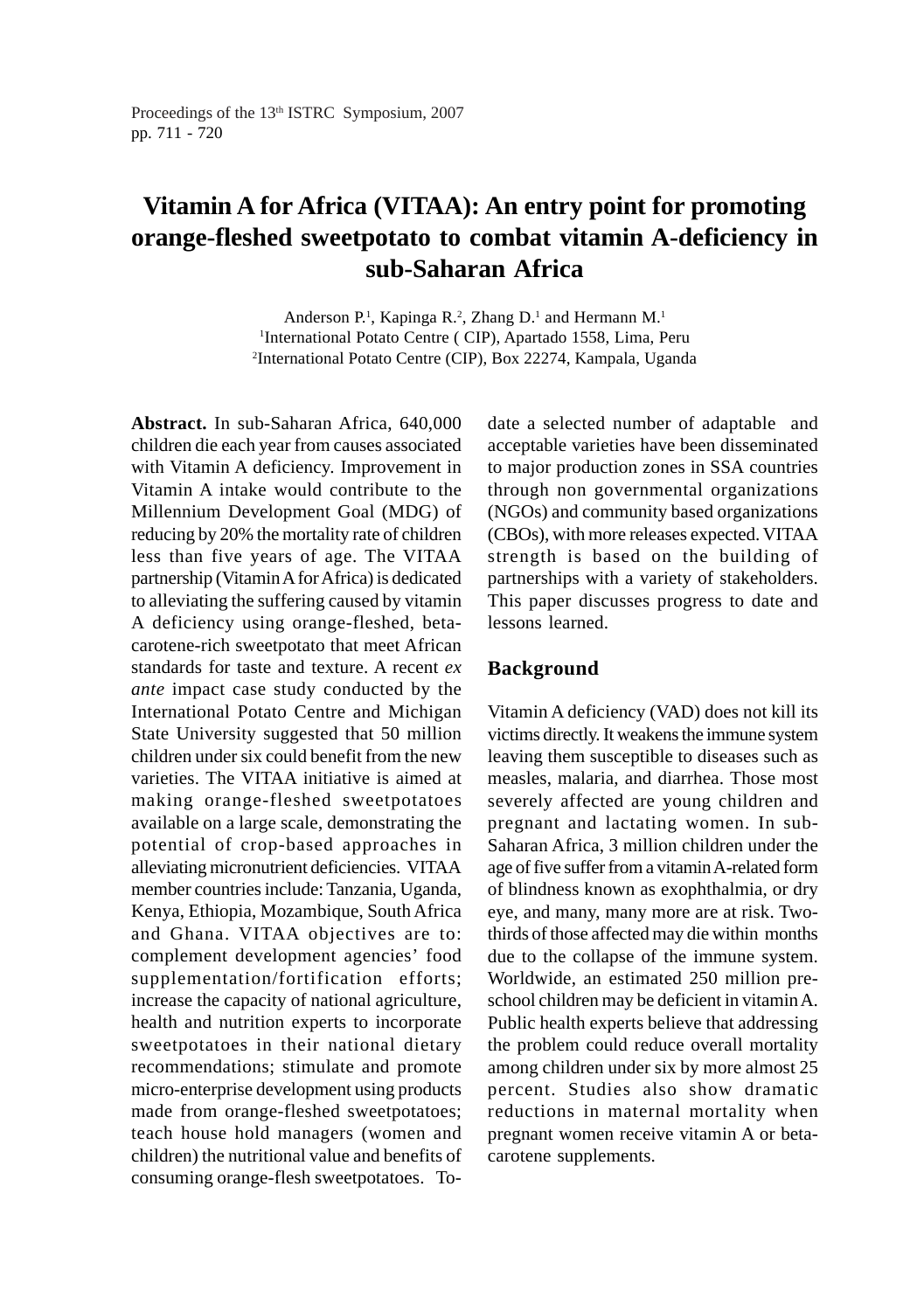Over the past 25 years, public health agencies have addressed VAD by providing children with vitamin capsules that contain mega-doses of Vitamin A. The strategy has helped millions, but has proven expensive and, despite the best efforts of those involved, has left hundreds of thousands of children at risk.

As a complement to vitamin supplements, health experts have experimented with different methods that address the problem through diet. Many types of fruits and vegetables, as well as meat and milk, are rich in Vitamin A or beta-carotene, and, if consumed in sufficient quantity can eliminate or greatly reduce the impact of VAD. Most foods that are rich in Vitamin A, however, are too expensive for African consumers, are only seasonally available, or are unpalatable to young children. The exception is sweetpotato, a highly productive food crop that has few natural enemies and is widely grown in Eastern and Southern Africa.

The experience that sowed the seeds of VITAA came in the mid-1990s, when the Kenya Agricultural Research Institute (KARI), the International Center for Research on Women (ICRW), the NGO CARE International and CIP came together in a pilot project to find out whether orange-fleshed sweetpotato would appeal to African consumers. Until then it had been assumed that few would be willing to switch from the traditional white-fleshed varieties, which are high in starch and energy and have good cooking qualities because of their high dry matter content. To our delight, the project banished the myth of consumer un-acceptability; both women and children welcomed the taste and texture of the orangefleshed sweetpotato (OFSP). Children in particular loved the sweetness and the orange like juiciness.

On 9 May 2001, an international group of 70 agriculturists, health experts and nutritionists launched what is believed to be the first crop-based initiative to attack the tragic consequences of vitamin A deficiency in Sub-Saharan Africa. The initiative is known as VITAA, or vitamin A for Africa. Working under the VITAA umbrella, 40 partner agencies from the health, nutrition and agricultural sectors agreed to work together to extend the impact of orange-fleshed sweetpotato in seven partner countries: Ethiopia, Kenya, South Africa, Tanzania, Uganda, Mozambique and Ghana. The VITAA goal is to create healthy rural populations through food-based approaches to nutrition focused on vitamin A.

VITAA partnership provides community groups in the SSA countries with new orangefleshed varieties that prevent vitamin A deficiency. VITAA recognizes orange-fleshed sweetpotatoes as a promising solution to vitamin A deficiency in Eastern and Southern Africa not just because they're rich in betacarotene, but because they're easy to grow and affordable to the average consumer. Unlike Africa's traditional white-yellow fleshed sweetpotatoes, VITAA varieties are rich in beta-carotene, a micronutrient that the body uses to produce vitamin A. VITAA is coordinated by the International Potato Center, the CGIAR research center based in Lima, Peru.

VITAA works at the community level, targeting mother's groups and other producer organizations in areas where sweetpotatoes are already grown.

VITAA OFSP varieties are rich in betacarotene that the body uses to produce vitamin A. A recent ex-ante impact case study conducted by economists from the International Potato Center (CIP) and Michigan State University strongly suggests that 50 million African children under the age of six could benefit from the new orangefleshed varieties. A complementary field study conducted by CIP and the International Center for Research on Women (ICRW), a VITAA partner agency, noted that in western Kenya: orange-fleshed sweetpotatoes and sweetpotato-based food products were not only acceptable to both producers and consumers in terms of appearance, taste, and texture, but contributed to the alleviation of vitamin A deficiency. The new sweetpotatoes performed well with respect to yield and pest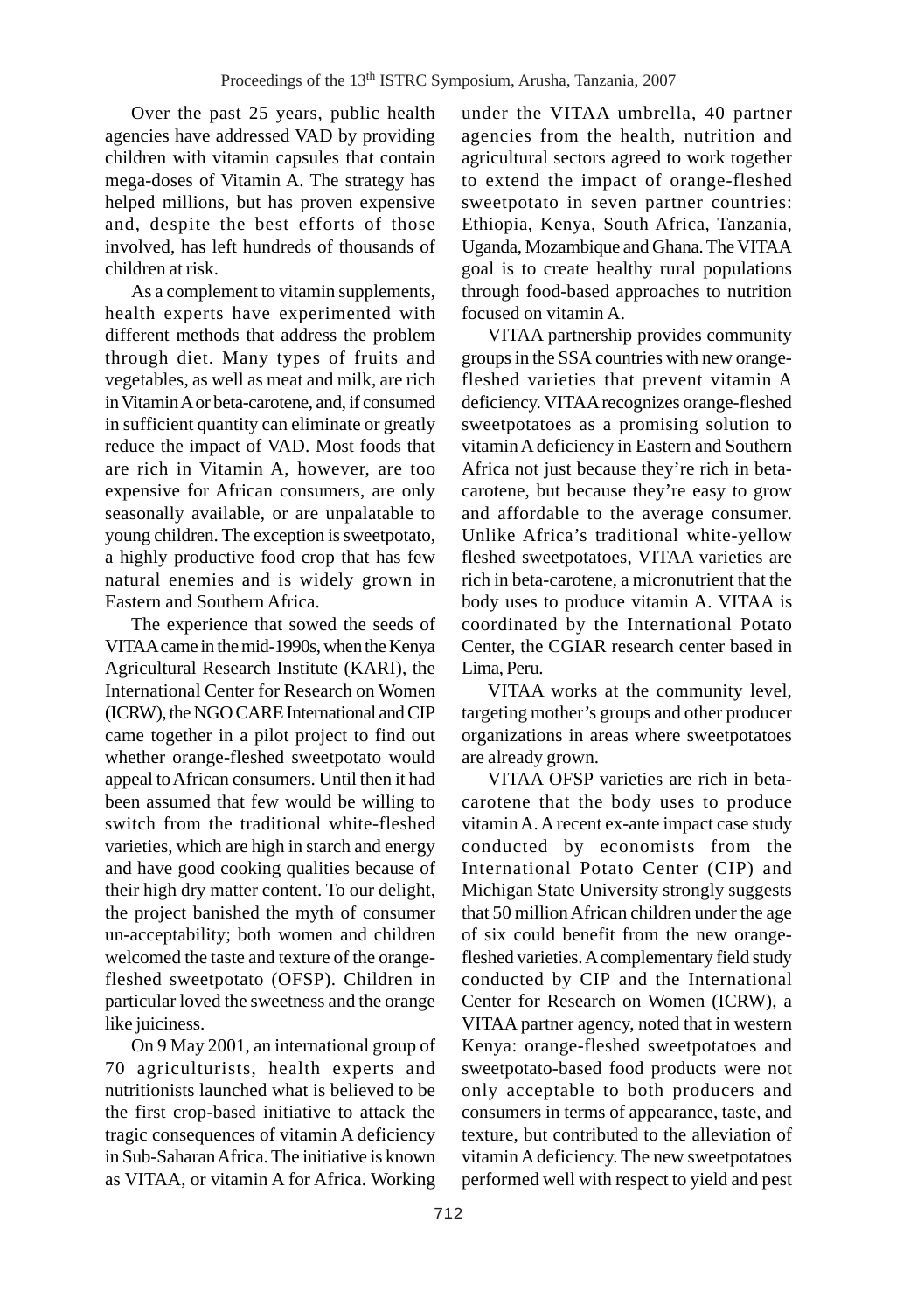resistance and also had high beta-carotene content. One of the principal findings from the study was that African mothers would readily accept the new varieties, dispelling the myth that African taste preferences precluded the use of orange-fleshed varieties. The study also demonstrated that the daily addition of as little as 100 grams of OFSP to the diet could prevent VAD in children, pregnant women and lactating mothers. A major bio-efficacy study conducted by South Africa's Medical Research Council earlier this year reached similar conclusions.

VITAA currently works with collaborating agencies in Ethiopia, Ghana, Kenya, Mozambique, South Africa, Tanzania, and Uganda. Each of these countries is working hard to introduce orange-fleshed varieties, but efforts are probably most advanced in Uganda, where a host of regional organizations and NGOs are promoting the adoption of the new VITAA sweetpotatoes at the community level.

Now the partnership is capitalizing on the opportunity revealed by these findings. Adaptive research activities are being advanced in Kenya, Mozambique, Ghana, Tanzania, South Africa, Ethiopia, Madagascar, DR. Congo, Rwanda, Zambia, Malawi, Burundi and Uganda, where the NARIs scientists are working with CIP's regional staff to screen several orange-fleshed varieties in order to access their suitability to different environments. In addition, NGOs and women's groups in all countries are participating in on-farm trials, exposing a growing number of producers and consumers to their first experience of the varieties.

Farmers also found that the new orangefleshed varieties grow well, have acceptable root yields and are moderately resistant to stresses such as drought and insect pests. Results of the assessments indicate that all varieties tested had a great potential for acceptability although the first batch was highly attacked by sweetpotato virus disease (SPVD). The variation between rankings for the various attributes both within and between agro-ecologies by farmers was not much. The fact that OFSP varieties were liked by the consumers more so ranked high by children implies that these can be easily adopted among the farming communities in Africa. Markets of OFSP (roots, processed chips and vines) and multiplication and distribution of planting materials have continued to rise as a result of individual farmers' and community-based organizations' efforts. For instance, in Western Kenya, more than 18 million vine cuttings mainly of OFSP varieties have been distributed to farmers through partners in the region.

**Potential of orange-fleshed sweetpotato in combating Vitamin A deficiency in SSA.** The promotion of orange-fleshed sweetpotato is showing great promise as a key element in strategic partnerships to solve the problems of malnutrition and food insecurity in eastern and southern Africa. Sub-Saharan Africa (SSA) is the only region in the developing world where both the number and proportion of malnourished children has been consistently rising. According to projections in IFPRI's 2020 Vision project, the number of malnourished children is projected to rise from 33 million in 1997 to between 39 and 49 million in 2020, depending on the model used (Rosengrant *et al.,* 2001).

In SSA, three million children under the age of five suffer total or partial blindness caused by Vitamin A deficiency (VAD). Vitamin A is consumed directly in meat products, and is produced in the body if a person consumes sufficient quantities of a precursor known as ß-carotene. Otherwise, the body cannot produce sufficient Vitamin A. Vitamin A deficiency is particularly a problem among children under five and pregnant and/or lactating women. Serious VAD can lead to blindness; chronic deficiency reduces a child's immune system to fight off malaria and other diseases

Development and health agencies have reacted to this crisis by distributing Vitamin A capsules and fortifying processed and packaged foods. The results have been impressive. More than 12 million children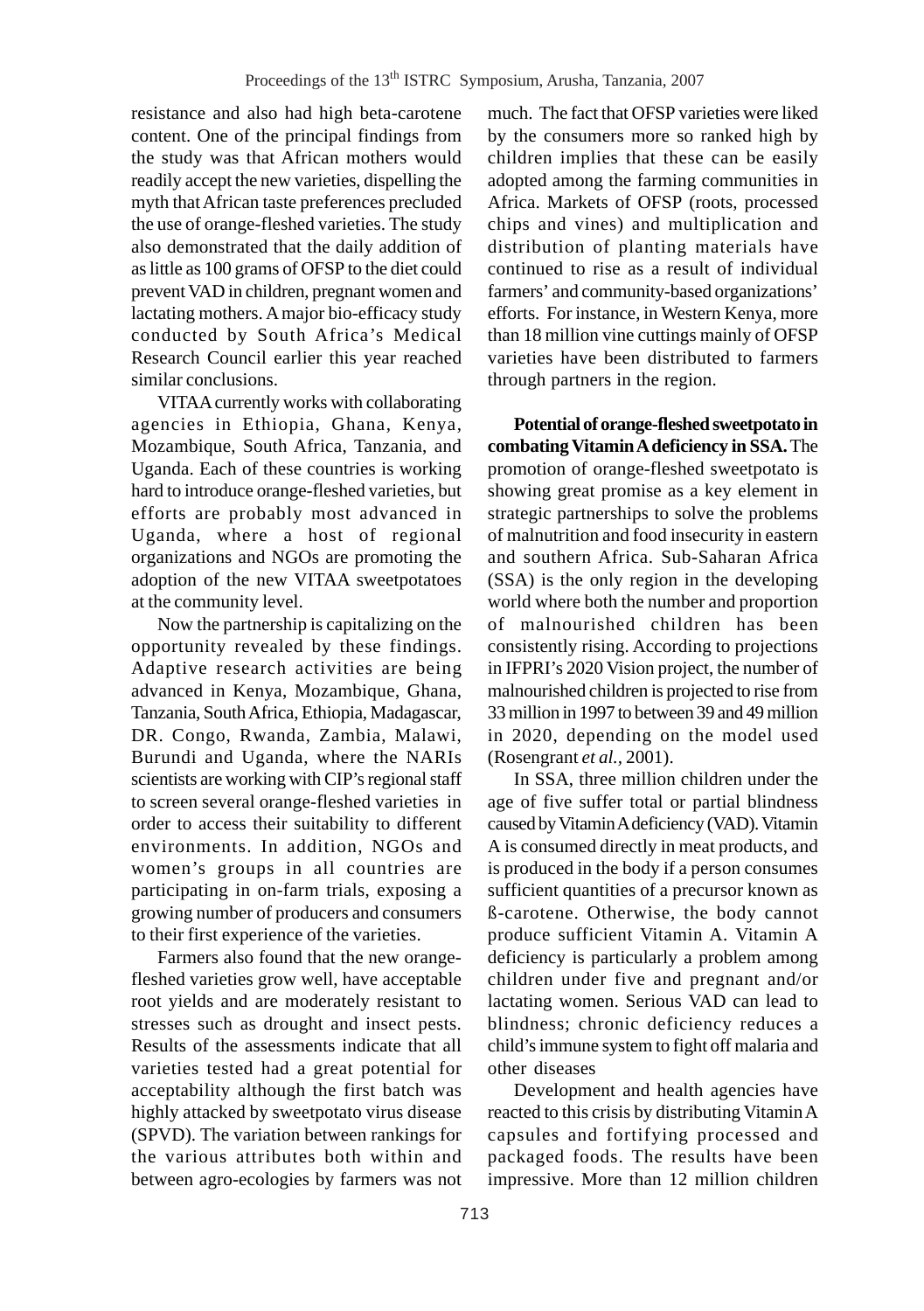received Vitamin A supplements in 1997, and the total number of children suffering from blindness related to severe vitamin A deficiency has dropped. Nevertheless, many families, particularly in rural areas, do not have access to capsules or fortified foods. In these areas therefore, Vitamin A chronic deficiency is rife. In circumstances where use of capsules and fortified foods to mitigate the situation is not possible, the use of orange-fleshed sweetpotatoes seems feasible. Sub-Saharan Africa produces over 7 million tons of sweetpotato annually, about 5 percent of global production. Recent projections indicate that production will more than double by 2020, whereas production in other regions is expected to remain stable or take decreasing trends. Sweetpotato is an important household food security crop in eastern and southern Africa, particularly in densely populated, intensively cultivated midelevation farming areas. Although the crop is mainly cultivated for domestic consumption, both fresh roots and leaves are increasingly gaining market potential for cash income. Roots are commonly consumed fresh, mostly just boiled or roasted, and the range of common recipes is narrow. Most sweetpotato varieties grown in Africa have white- or yellow-coloured flesh, and supply little or no Vitamin A. Orange-fleshed varieties introduced from other parts of the world or bred locally have been readily accepted in pilot areas in East Africa, and preliminary results have shown that they contain sufficient levels ß-carotene to play an important role in eliminating VAD (Hagenimana *et al.,* 1999).

**Ex-ante impact study.** An impact case study conducted by economists working at Michigan State University and CIP suggests that orange-fleshed sweetpotato could significantly help prevent vitamin A malnutrition in sub-Saharan Africa and could eventually benefit some 50 million African children.

According to the study, in countries such as Rwanda, Burundi and Uganda, where sweetpotato production is already high, full adoption of orange-fleshed sweetpotato could resolve vitamin A deficiency completely for 85 to 95 % of children most at risk in addition to significant benefits for childbearing women.

Even in countries that are not major sweetpotato producers, such as Ethiopia, a third of the population would enjoy partial benefits from enhanced beta-carotene intake as a result of switching from white- to orangefleshed varieties.

Fortification of food crops such as sweet potato with higher levels of micronutrients – a process known as bio-fortification can be a powerful tool in combating nutritional deficiencies. However, there is a lot of optimism that it will benefit large numbers of people in the years to come. IFPRI and the International Center for Tropical Agriculture, head HarvestPlus, a new CGIAR initiative working to fortify major developing country staples, such as beans, cassava, maize, rice, wheat, and sweetpotato. The VITAA experience serves as a model for these efforts, providing concrete evidence of the effectiveness of food-based approaches in tackling micronutrient malnutrition.

**Adaptive research on orange-fleshed varieties.** A series of adaptive research and pilot extension activities have been conducted to provide the project withinformation in several key areas. To-date the stage for large-scale diffusion of the new varieties has been set with the target of scaleup by 2005. Activities done in collaboration with farmers mainly women groups include: a) studies that further define role of the new varieties in the family diet; b) efforts to establish micro-enterprises and micro-credit schemes; c) the testing of on-farm processing techniques, including the enrichment of local weaning foods; d) pilot testing of rural seed multiplication and distribution systems, and e) the provision of superior breeding lines. To-date ten to twenty OFSP varieties with high dry matter have been accepted consumers in the region. Fourty new clones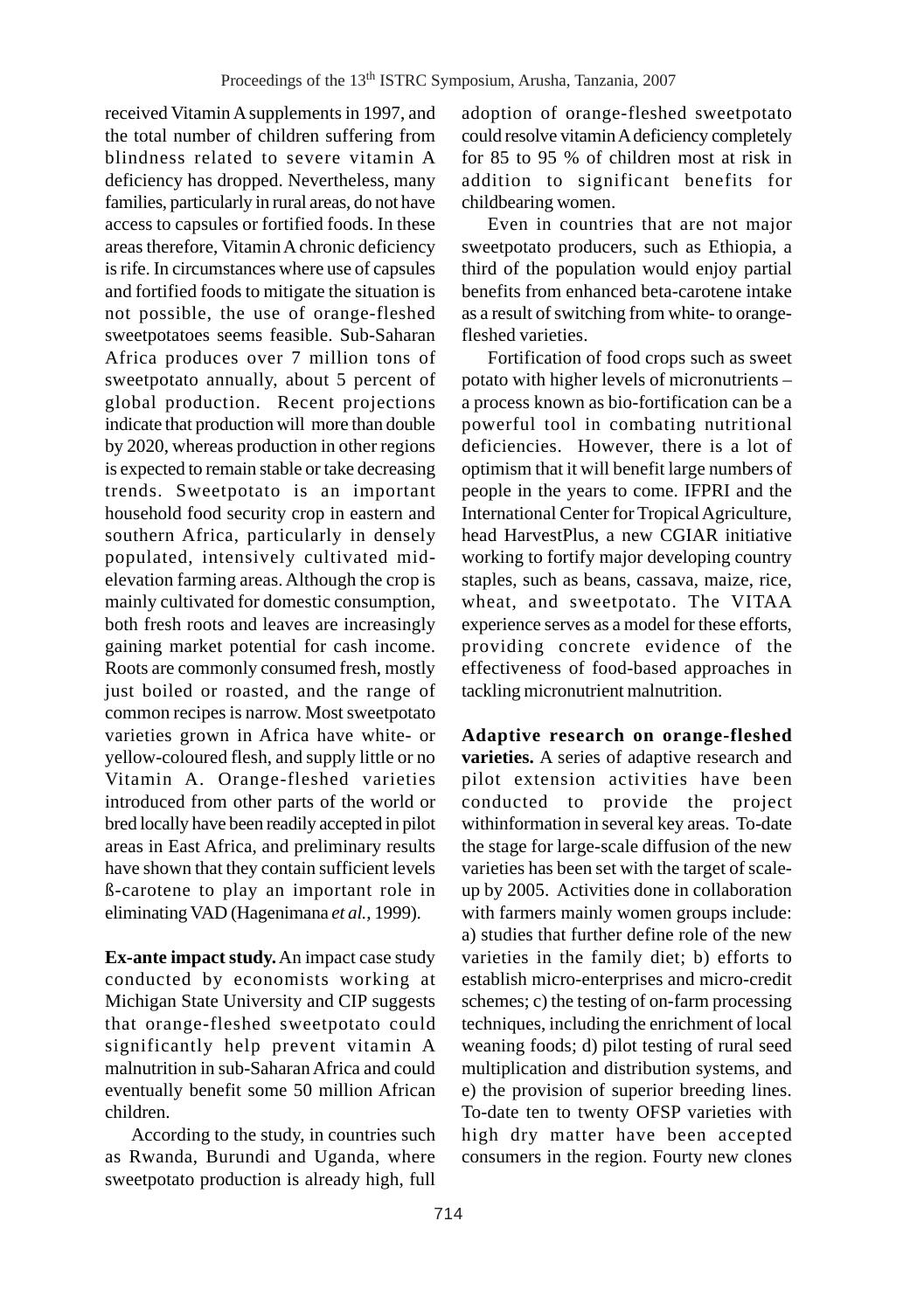are being tested widely in all VITAA partner countries for adaptability and acceptability

Before the VITAA initiative, it had been assumed that few consumers would be willing to turn away from the traditional white-fleshed varieties, which are high in starch and energy and have good cooking qualities because of their high dry matter content. To our delight, the OFSPs were acceptable to both adults and children. Children in particular loved their sweetness and the orange like juiciness.

The partnership is now capitalizing on the opportunity revealed by these findings. Adaptive research activities are being advanced in Kenya and Uganda, where KARI and the National Agricultural Research Organization (NARO) scientists are working with CIP's regional staff to screen several orange-fleshed varieties for their suitability to different environments. In addition, NGOs and women's groups in both countries are participating in on-farm trials, exposing a growing number of producers and consumers to their first experience of the varieties. A number of orange-fleshed varieties are currently being multiplied and cleaned for viruses by CIP at Muguga Plant Quarantine Services in Kenya for distribution to different sub-Saharan countries.

In Luwero district Uganda, children loved the taste, texture, and color of *Ejumula*, a deep orange variety, while adults preferred the lighter orange *Kakamega* variety, which is less sweet and has much appealing flavour. Additinally, these varieties grew well, had acceptable tuber yields were moderately resistant to stresses such as drought and insect pests (CHDC, 2001). These results imply that these varieties can be easily adopted in Luwero. According to children, *Ejumula* had a very attractive color, sweeter and less fibrous whereas for the adults, the most preferred variety was '*Kakamega*' (SPK004). It was flourier and not sugary like *Ejumula*. Field attributes like resistance to pests, drought tolerance and time to maturity were ranked high by the farmers. Similarly, all varieties were ranked above moderate for the

tuber yield attributes. Throughout the five villages where the study was done, *Ejumula* and *Kakamega* (light orange/cream) were the most preferred varieties.

In addition to the above, farmers in Kenya, Tanzania and Uganda have evaluated other orange-fleshed and other preferred varieties.

**Principles of the VITAA Work Plan.** As a result of these highly promising results, representatives from the seven VITAA partner countries have agreed to promote orangefleshed sweetpotato in each of the major production zones where white-fleshed varieties are most dominant. The work is mainly community-based and focuses on women decision makers. It also emphasizes nutrition education and micro-enterprise development. The partnership operates according to the following principles:

- 1. That orange-fleshed sweetpotatoes are now acceptable by African consumers and ready for full-scale development, and will also prove effective as an entry point for other food-based strategies aimed at reducing VAD in sub-Saharan Africa.
- 2. That VITAA varieties can empower local communities to help mothers and young children prevent VAD through their own labour and industry but also increase their incomes through value addition.
- 3. That VITAA provides a highly effective tool to address VAD among rural poor communities more especially children, pregnant women and lactating mothers.
- 4. That evidence exists that the VITAA varieties may also help to reduce the impact of anemia, measles, and malaria.

**VITAA Agenda.** VITAA's agenda consists of a coordinated set of activities in the major sweetpotato-producing countries of Eastern and Southern Africa. Its principal objective is to promote wide-scale production and use of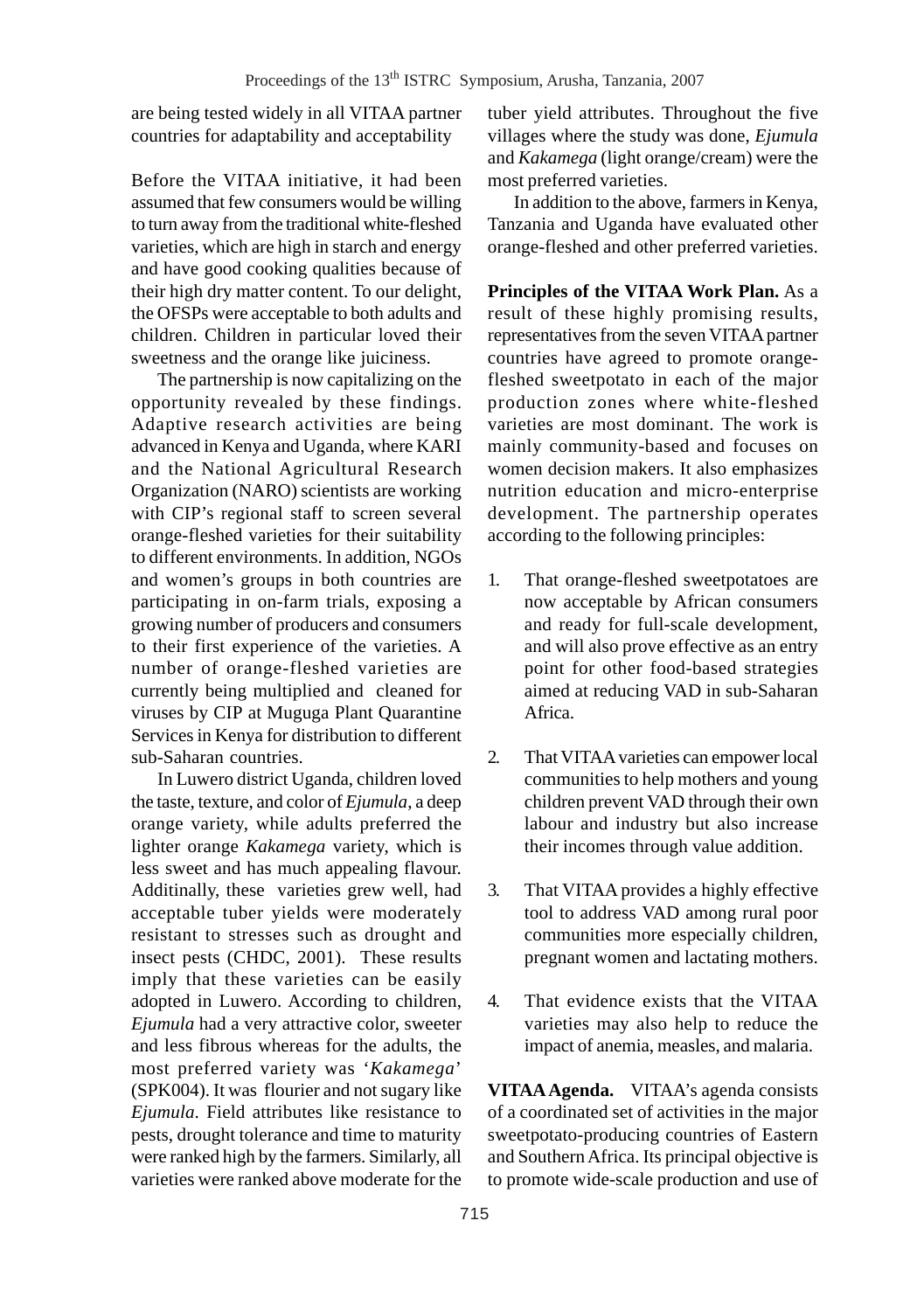orange-flesh sweetpotato. The partnership program focuses on Uganda, Kenya, Ghana, Tanzania, South Africa, Mozambique and Ethiopia. Close linkages are also maintained with partner institutions in other countries through two regional root and tuber crops research networks: PRAPACE (ASARECA) and SARRNET (SACCAR). Project activities include: ex-ante impact assessment, participatory testing of varieties for adaptation and acceptability, community-based multiplication of planting materials, nutrition education, post-harvest processing for market and for home consumption, promotion through social marketing, monitoring of impact on nutrition and health, and capacity building. Principal beneficiaries are young children and their mothers, the two groups most at risk for Vitamin A Deficiency or VAD. Implementation strategies concentrate on women because of their central role in the production and marketing of sweetpotato and other food crops used in the family diet. Country work plans have been developed with key stakeholders to identify interventions with the highest potential pay-off.

**VITAA Action Points.** To make VITAA technology ready for full-scale deployment over the next five years, the partnership members have organized themselves around the following six-point action plan:

- 1. The establishment of a steering committee from all sectors of the Partnership. To-date, members include the Micronutrient Initiative, the International Center for Research on Women, the non-governmental organization Catholic Relief Services and CIP, along with one member from each participating country;
- 2. The development of national action plans. These include issues on health, nutrition and agriculture;
- 3. The development of a comprehensive, integrated regional action VITAA;
- 4. The completion of an efficacy and bioavailability study to confirm the uptake

and efficiency of beta-carotene from sweetpotato for conversion into vitamin A in the body;

- 5. The establishment of communication and social marketing strategies to promote and increase the utilization of VITAA varieties. The envisaged outputs for VITAA include:
- (i) Sweetpotato varieties with good agronomic and nutritional traits plus local acceptance;
- (ii) Sustainable local seed multiplication and distribution systems;
- (iii) Processed products based on new varieties;
- (iv) Microenterprises based on OFSPs;
- (v) Community- and household-based action plans for combating VAD with OFSPs;
- (vi) Partnerships of trained of trained professionals committed to OFSP foodbased approach to VAD;
- (vii) OFSP information systems and databases;
- (viii) Public education; and,
- (ix) Monitor and and evaluate all project activities and measure impact.

**Impact Assessments, Monitoring and Evaluation.** The IFPRI-CIP study completed in 2001 revealed that there is sufficient per capita production of sweetpotato tin SSA. And as such, the introduction and diffusion of OFSP varieties is most likely going to have positive consequencies for vitamin A defficient populations. From this study, up to 50 million children in the region could benefit significantly from the new OFSP varieties.

**Planning and Constituency Building.** Working from the results of the ex-ante assessment, project leaders have embarked on a program of constituency building. The objective is to garner support for the use of high vitamin A sweetpotato among national policy makers, as well as NGOs and development agencies working in agriculture, human health, and nutrition. This is intended to create dialog on how best to exploit the new varieties, determine where they complement existing nutrition programs, and chart out a course for their full exploitation.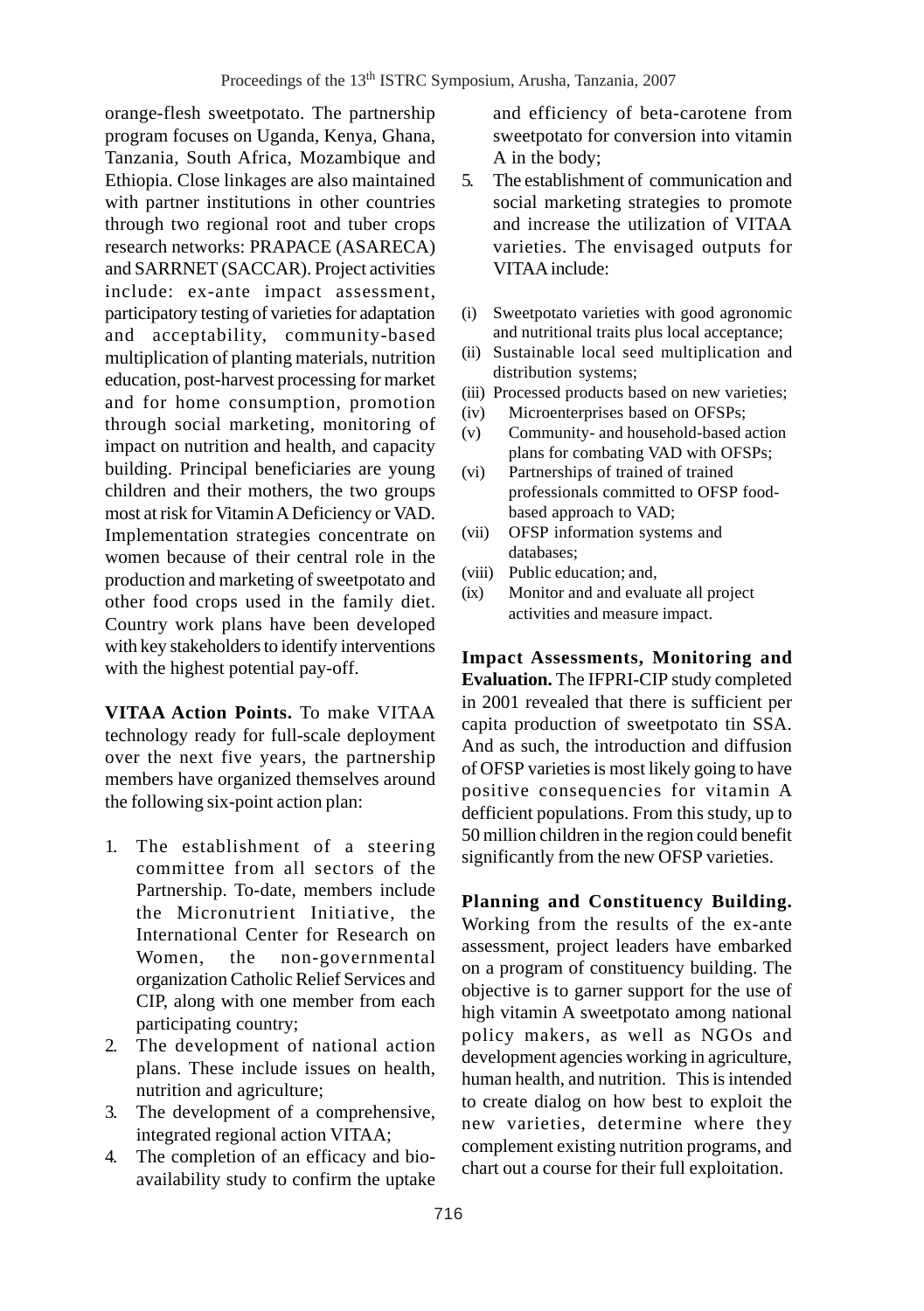**Training.** The sustainability of the initiative, following the research and implementation phase, can only be assured by building local capacity to exploit the new technologies. To the greatest extent possible, training programs have been and continue to be conducted in all major project areas, including impact assessment, seed multiplication, post harvest processing and marketing, microenterprise and micro-credit. Priority has always been given to the concept of training of trainers.

**Social Marketing.** To encourage adoption of new technologies, VITAA has also developed a social marketing strategy and action plan. Mothers and school-age children have been targeted with messages that create demand for the new varieties and associated food products. The social marketing component has also encouraged government, NGOs, and community-based organizations to take responsibility for the distribution of the high beta-carotene materials and for microenterprise development.

## **Selected key success stories from the fields: A case of Uganda**

**Innovation to tap high demand for orange fleshed sweetpotato program.** *Nju ku Nju* literally meaning "house to house" is a code name of a program by Mr. Hakim Ssali, a resident of Kayunga district in Uganda, where he moves from house to house sensitizing farmers on the importance of OFSP. He ultimately sells the vines to farmers who get interested. Hakim picked interest in OFSP from his friend Mr. Rajab Setyabula a prominent progressive farmer from Luwero district.

Consequently, a promotion campaign in Kayunga town council was launched. Many people got interested and an estimated 30 bags each containing 900 vines were sold to farmers, schools, and a prison. By the end of 2003, sensitization and distribution of planting materials had covered 5 sub-counties in Kayunga district and 4 sub-counties in the neighbouring Mukono district. In 2004 the program was extended to Jinja and Kamuli districts.

The working strategy is to sensitize farmers about the potential benefits of OFSP and encourage them to start growing them. While moving house to house Sali carries along planting materials, which are sold to interested farmers. To encourage and make it affordable for most farmers only 45 vines are sold at U.shs  $500 = .30$  cents of US \$. These vines are sufficient to plant only 15 mounds. However, there are framers who get interested and can afford to buy more vines to establish bigger fields. These are allowed to buy a full bag of vines at U.shs 10000= US \$ 6. The bag contains 900 vines which are sufficient to plant 300 mounds of a garden. After two months, "Nju ku Nju" goes back and buys planting materials from the farmers who started with a bag of vines. These are expected to produce over 20 bags of vine cuttings. The program strategically buys only 18 bags from the framers leaving the balance for more multiplication. At this time a farmer is paid U.shs 5.000/ per bag, thus getting a total earning of U.shs 90.000. The program sells these vines to the new farmers visited, and earns U.shs 180.000. This is the money he pays transport costs and other requirements for the program to run before getting a profit magin. Meanwhile the farmers who started with 45 vines will generate a minimum of 900 vines at the end of the two-month period and are at this time advised to expand their multiplication beds. They can benefit from the purchases of the vines by the program after second round of multiplication.

Using hired motorcycles, two farmers have been able to traverse many villages in the operation area. They move along with fresh roots, flour and juice samples as well as education materials like calendars, and posters. They have opened location offices in different districts, which serve as physical contact addresses as well as stores for planting materials.

With this strategy Mr. Hakim has achieved a lot. Though without proper records, Hakim estimates to have sensitised over 10,000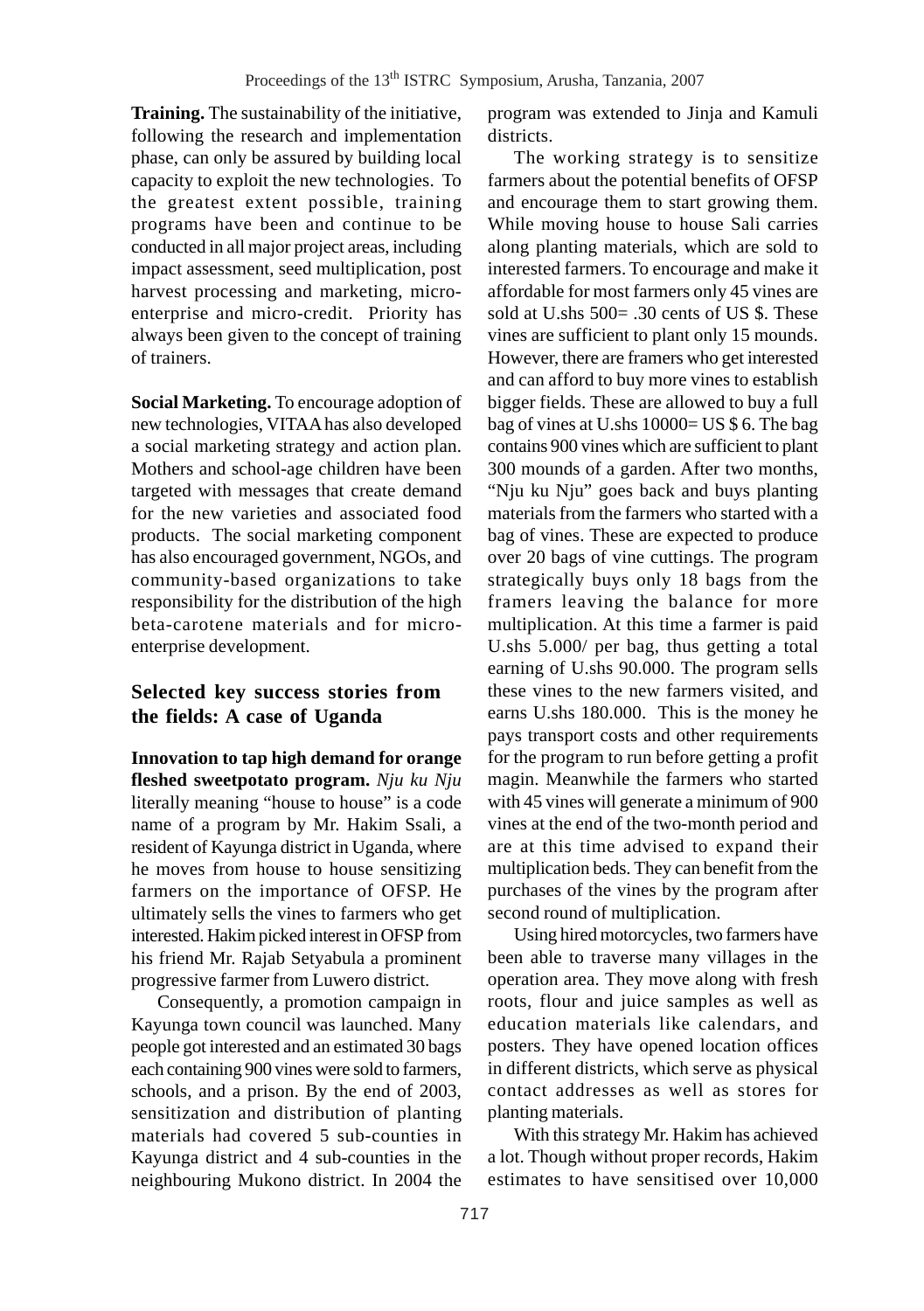farmers. Through the profits he has made, he has purchased a 2 acre piece of land and meets school fees for his children. Many other people have benefited from the initiative. He estimates that about 40 farmers have already benefited selling planting material to him while are a lot more now eat orange fleshed sweetpotato in their households. He is also more hopeful since his initiative has attracted attention and interest from the office of the Special Presidential Assistant for the Underprivileged Youth.

**Farmers train fellow farmers in OFSP production and utilization.** Mrs. Joweria Sekiyanja is proud of her achievements during the year 2004. Her face beams with a smile as she narrates the achievements. "Last year I told you that I had paid schools fees for one of my children during one the school terms, but I have been able to pay school fees for four children throughout 2004" boasts Joweria. "As a wife who was entirely depending on my husband I feed proud for having made this" says a jolly Joweria. "I have began building a commercial house on the plot I bought last year using money from sales of sweetpotato fresh roots, vines as well as products" says Joweria. According to records available her group has sold planting materials worth over Ugshs. 19 millions (equivalent \$11,100). She locally processes and sells juice, doughnuts, pancakes and cakes out of sweetpotato on a daily basis, an activity she says earns her at least Ughs. 5000 as profit daily. " I have opened a savings account on which I deposit at least shs. 1000 per day" says Joweria. Similar gains have been made by other women in her group and she believes that OFSP activities have improved livelihoods of many women in her village.

Joweria attributes the achievements to a number of factors. First she worked hard to expand her fields to 5 ha a decision she took at the beginning of the year. Second, she has participated in a number of workshops and exhibitions during which she has made contacts with key partners. These include: workshop for Jinja district members of parliament. National Agricultural Shows in Jinja, World Food Day celebrations in Masaka, National Trade show at Lugogo, and the Launching of Poverty reduction program by the president at Katoke Luwero.

"The workshop for Parliamentarians was important for me. Many MPs especially women MPs got interested in my work and later contacted me to train their women groups in their respective areas" Says Joweria. According to her records, she has trained over 30 groups on request of members of parliament and other organizations. "We also got a juice sieving machine as a prize during the national trade show", she reported. Recently she had yet another important opportunity where she interacted with the President of Uganda when he was launching a poverty reduction program in Katoke, Luwero. "The president spent 30 minutes asking me about the number of products I had exhibited despite a hurry move he made through other exhibitions" Joweria says with pride. She further asserts that the President later referred to and praised her work during the public address speech. The president then promised them a factory to expand on sweetpotato processing. She is hopeful that she will be successful because of the immense opportunities available.

**Rural processing of orange-fleshed sweetpotato for food and income.** Mr. Ekinyu Eugine is the chairman of a rural processing group based in Abuket village, in Soroti district, North Eastern Uganda. The group is called "Abuket Orange-fleshed Sweetpotato Processors Association". He acknowledges that he and his group are much better off since they began processing dried sweetpotato chips. His group was born out of a farmers' group originally supported by an NGO, SOCADIDO, in sweetpotato production. They were experiencing yield surpluses but had limited markets. To avoid wastage, they would process sweetpotato using traditional means into *Amukeke*. However, the *Amukeke* had quality problems. Sweetpotatoes used to be sliced using traditional knives into big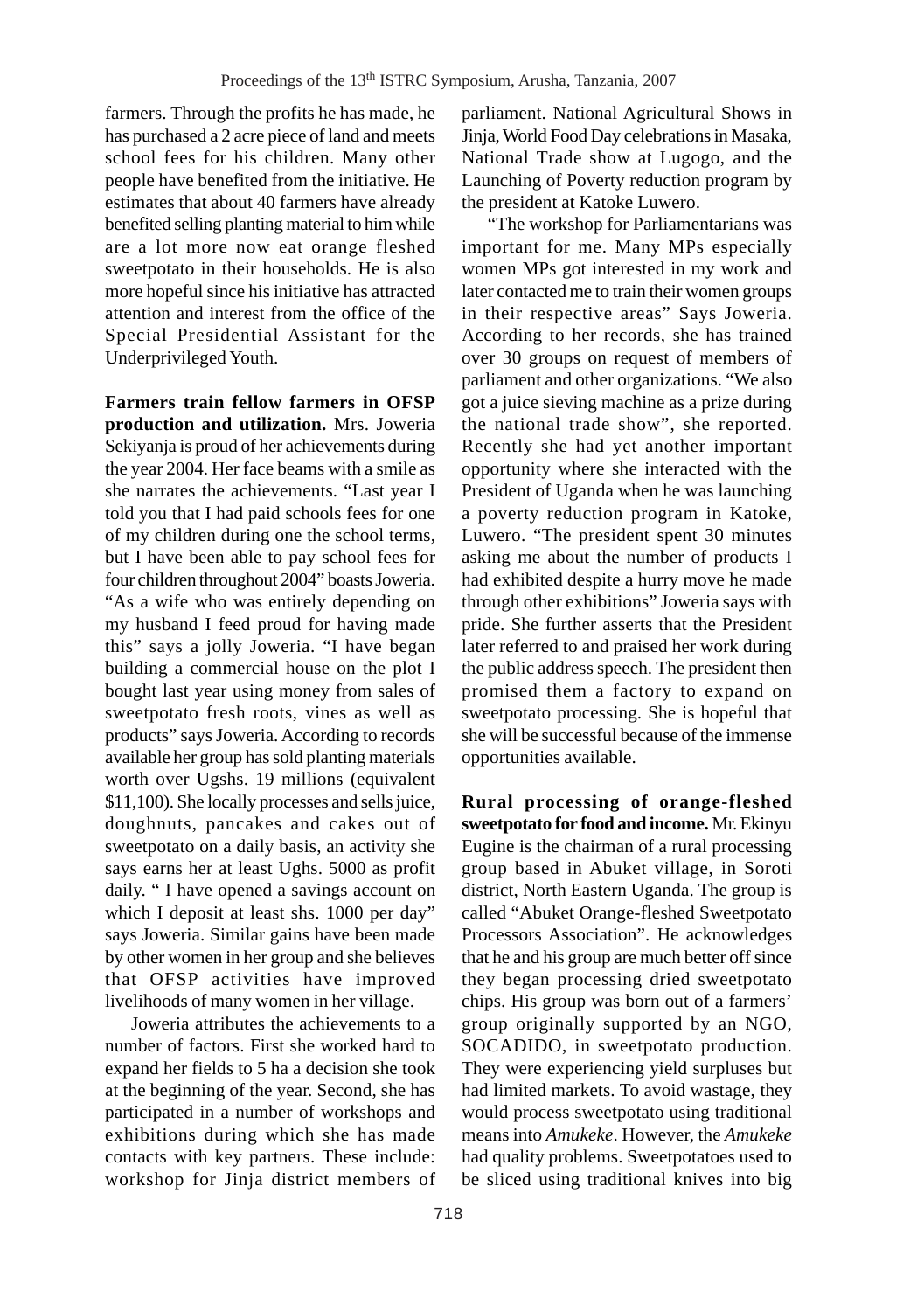slices that took long to dry and would thereforeget mouldy. They were also dried on the ground resulting into a poor quality product. In addition, big slices were susceptible to storage weevils. To solve the above chain of problems, CIP together with its partners (particularly NARO and SOCADIDO) decided on piloting the rural based processing units made of groups with inteprenual interests and experiences. Thus Ekinyu's group was one of the two groups identified in Soroti district. The groups were trained in various aspects of quality processing and control of dried sweetpotato chips. A motorized chipper mounted with blades to slice sweetpotato into small chips that dried quickly was donated to the group through SOCADIDO during the launching of OFSP in Soroti district. The group went ahead and began processing sweetpotatoes into high quality chips. The group's first tone of dried chips was sold to Maganjo Grain Millers Co.

**Women demand for "Babies Food" - orange fleshed sweetpotato in Hoima.** Women in Hoima district are all out looking for a sweetpotato type called "Kirisabaana". The word "Kirisabaana" is a term in the local language meaning " that feeds children". In Hoima district, the orange-fleshed sweetpotato were introduced through Bulindi Agricultural Research and Development Centre, a National Agricultural Research Organization (NARO) zonal institute. The Centre Manager of the Intitute reported that the promotion of orange fleshed sweetpotatoes was the institute's first success story. He also reported that in collaboration with Hoima District Farmers' Association, OFSP were very successsful in the distrct , that they ahd even spread to neighbouring districts.

### **VITAA Scoops A 2003 CGIAR Partnership**

**Award.** VITAA with its partners, has managed to introduce and popularise OFSPs in the region. During the 2003 Annual General Meeting of the Consultative Group on International Agricultural Research (CGIAR) held in Nairobi, this VITAA effort was recognised. In this meeting, partners represented by individuals from Kenya and Uganda received the prestigious CGIAR award for the outstanding partnership and efforts to alleviate Vitamin A deficiency in Sub Saharan Africa.

## **References**

- Booth SL. Johns T, Kuhnlein HV. Natural food sources of vitamin A and pro-vitamin A. Food Nutrition Bulletin 1992;14(1):6-19.
- Booth, S. L., T. Johns, and H. V. Kunlein. 2001. Natural food sources of Vitamin A and provitamin A. In: http://www.unu.edu/ unupress/food/8F14le/8F141E05.htm
- Carey, E.E., Hagenimana, V., K'osambo, L., Oyunga, M.A., Benesi, I., Smit, N., Ocitti p'Obwoya, C., Turyamureeba, G., Ndolo, P.J., and Low, J. 1999. Using orangefleshed sweetpotato varieties to combat vitamin A deficiency and enhance market opportunities for smallholder farmers in sub-Saharan Africa, pp.157-168. In: *Food Security and Crop Diversification in SADC Countries: The Role of Cassava and Sweetpotato,* M.O. Akoroda and J.M. Teri (eds.). Proceedings of the scientific workshop of the Southern African Root Crops Research Network (SARRNET) held at Pamodzi Hotel, 17-19 August, 1998, Lusaka, Zambia. 476p.
- CHDC (Child Health and Development Center). 2001. Assessment of orange– fleshed sweetpotato varieties by consumers in Luwero District., Uganda. CHDC, Mulago hospital-MOST Program. Uganda.
- Hagenimana, V. 2001. Final technical report, Project R7036 (ZB0099).An enterprise approach to commodity system improvement: Sweetpotato in Uganda and Kenya.
- Hagenimana, V., Oyunga, M.A., Low, J., Njoroge, S.M., Gichuki, S., and Kabira, J. 1999b. The effects of women farmers' adoption of orange-fleshed